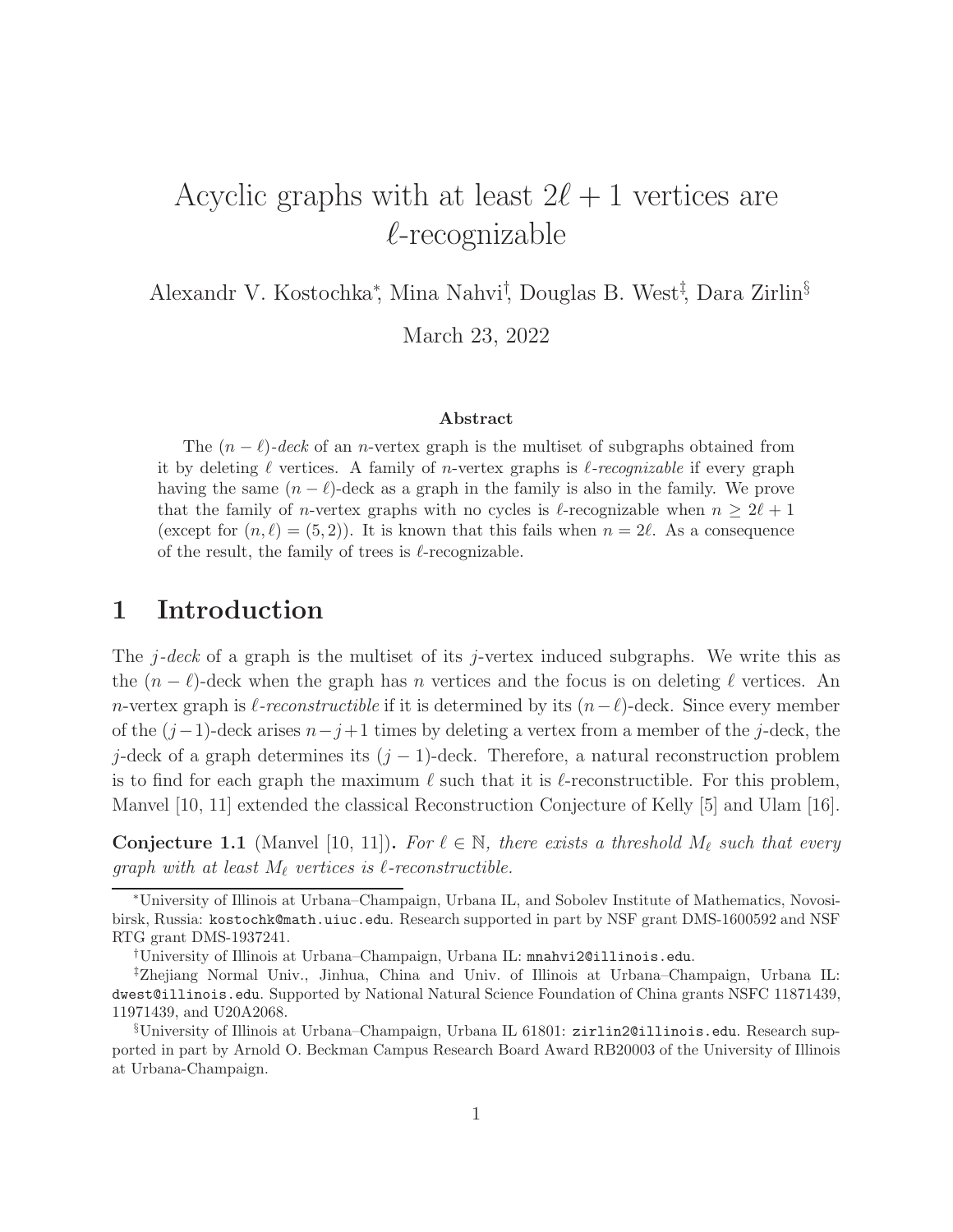Manvel named this "Kelly's Conjecture" in honor of the final sentence in Kelly [6], which suggested that one can study reconstruction from the  $(n-2)$ -deck. Manvel noted that Kelly may have expected the statement to be false.

Many reconstruction arguments have two parts. First, one proves that the deck determines that the graph is in a particular class or has a particular property. When the  $(n - \ell)$ -deck determines this, the property is  $\ell$ -recognizable. Separately, using the knowledge that every reconstruction from the deck has that property, one proves that only one graph with that property has that deck. This makes the family *weakly*  $\ell$ *-reconstructible*, meaning that no two graphs in the family have the same deck. Bondy and Hemminger [1] articulated the distinction between these two steps for the case  $\ell = 1$ .

Here, toward  $\ell$ -reconstructibility of trees, we consider  $\ell$ -recognizability of acyclic graphs. We prove the following theorem.

**Theorem 1.2.** For  $n \geq 2\ell + 1$ , except when  $(n, \ell) = (5, 2)$ , the family of n-vertex acyclic  $graphs$  is  $\ell$ -recognizable.

We forbid  $(n, \ell) = (5, 2)$  due to the two graphs in Figure 1, which have the same 3-deck. Indeed, this possibility must be excluded from many of the claims we prove.



Figure 1: 5-vertex graphs with the same 3-deck

Since the  $(n-\ell)$ -deck determines the 2-deck when  $n-\ell \geq 2$ , in this setting we also know the number of edges. This yields the following corollary.

Corollary 1.3. For  $n \geq 2\ell + 1$ , except when  $(n, \ell) = (5, 2)$ , the family of n-vertex trees is ℓ-recognizable.

Spinoza and West  $[14]$  determined, for every graph G with maximum degree at most 2, the maximum  $\ell$  such that G is  $\ell$ -reconstructible. Their full result is complicated to state, but a special case is that for  $n \geq 2\ell + 1$  (except  $(n, \ell) = (5, 2)$ ), every *n*-vertex graph with maximum degree at most 2 is  $\ell$ -reconstructible. They also show that a path with  $2\ell$  vertices has the same  $\ell$ -deck as the disjoint union of an  $(\ell + 1)$ -cycle and a path with  $\ell - 1$  vertices, so the threshold  $n \geq 2\ell + 1$  in both [14] and Theorem 1.2 is sharp.

Nýdl [13] conjectured that trees with at least  $2\ell+1$  vertices are weakly  $\ell$ -reconstructible. This conjecture would be sharp, since Nýdl [12] found two trees with  $2\ell$  vertices having the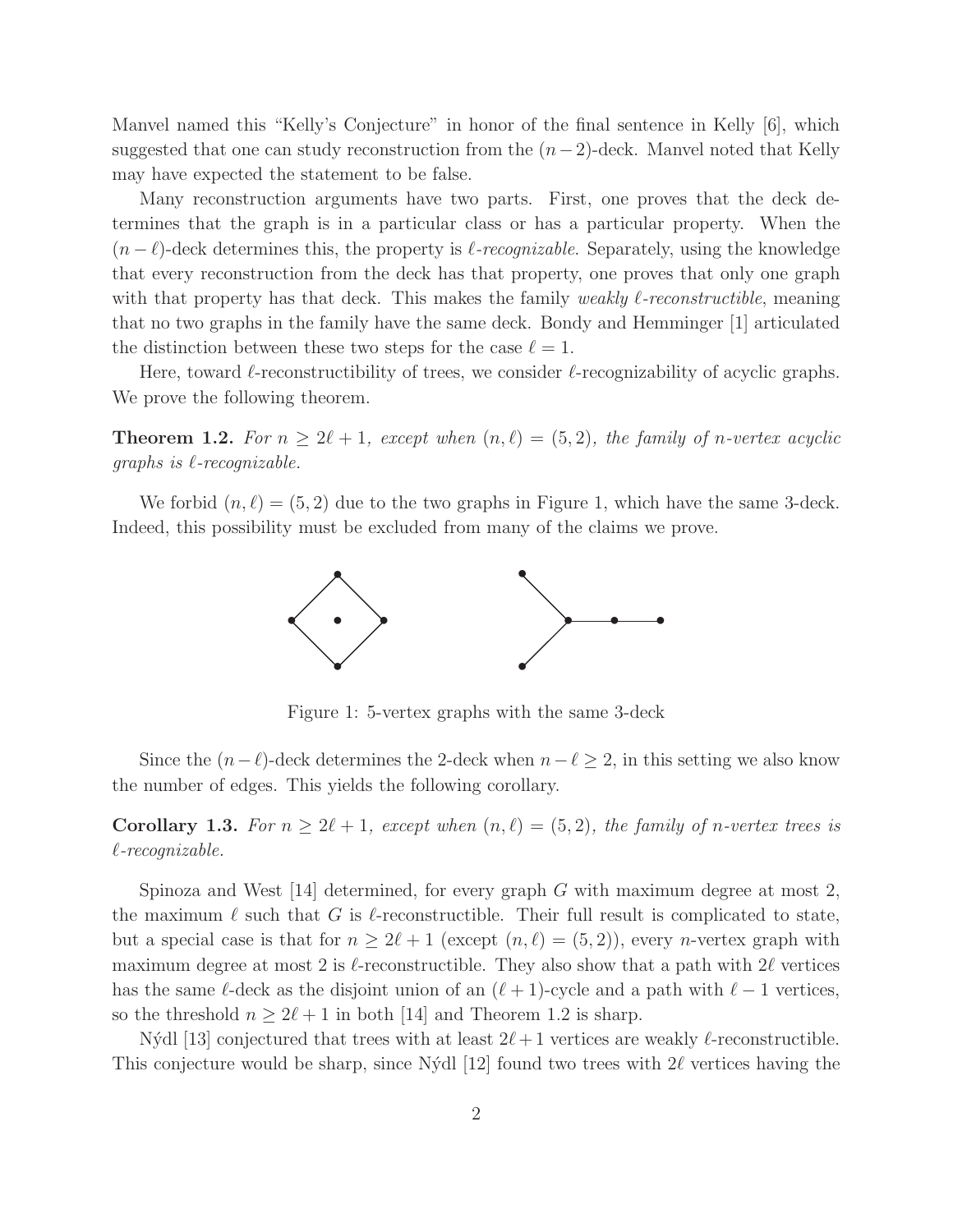same  $\ell$ -deck. The two trees are obtained from a path with  $2\ell - 1$  vertices by adding one leaf, adjacent either to the central vertex of the path or to one of its neighbors. Kostochka and West  $[9]$  used the results of  $[14]$  to give a short proof of this result of N $\acute{v}$ dl. However, one counterexample to N´ydl's conjecture is known: Groenland, Johnston, Scott, and Tan [4] obtained two 13-vertex trees having the same 7-deck. Excluding this example and incorporating the  $\ell$ -recognizability of trees leads to a modification of N $\dot{\gamma}$ dl's conjecture.

Conjecture 1.4. For  $n \geq 2\ell + 1$  (except  $(n, \ell) \in \{(5, 2), (13, 6)\}\)$ , every n-vertex tree is  $\ell$ -reconstructible. The threshold on n is known to be sharp.

For  $\ell = 2$ , the threshold on n must be at least 6 due to the graphs in Figure 1. Giles [2] proved that trees with at least six vertices are 2-reconstructible (using only the connected members of the deck). For general  $\ell$ , Groenland et al. [4] proved that  $n \geq 9\ell + 24\sqrt{2\ell} + o(\sqrt{\ell})$ suffices for  $\ell$ -reconstructibility of *n*-vertex trees. For  $\ell = 3$ , their result applies when  $n \ge 194$ . In [7], the present authors proved that  $n \geq 25$  suffices when  $\ell = 3$ .

Besides acyclicity, another fundamental property of trees is connectedness. Spinoza and West [14] proved that connectedness is  $\ell$ -recognizable for *n*-vertex graphs when  $n > 2\ell^{(\ell+1)^2}$ . Later, Groenland et al. [4] reduced the general threshold to  $n > 10\ell$ . Manvel [11] proved that connectedness is 2-recognizable for graphs with at least six vertices, and the present authors [8] proved that connectedness is 3-recognizable for graphs with at least seven vertices. Spinoza and West [14] suggested that (except for  $(n, \ell) = (5, 2)$ ), connectedness is recognizable for *n*-vertex graphs when  $n \geq 2\ell + 1$ .

The  $(n-\ell)$ -deck of a graph is *acyclic* if each card in the deck is acyclic. As a step toward the threshold on n for  $\ell$ -recognizability of connectedness, one can consider the special case of n-vertex graphs whose  $(n-\ell)$ -deck is acyclic. Our result in this paper settles the question for graphs with  $n-1$  edges, where connectedness and acyclicity are equivalent (the number of edges is known from the 2-deck). This suggests other detailed questions.

**Problem 1.5.** For  $\ell \geq 1$  and  $c \geq 0$ , determine the smallest thresholds  $N_{\ell,c}$  and  $N'_{\ell,c}$  such that for all n-vertex graphs with  $n + c$  edges whose  $(n - \ell)$ -deck  $\mathcal D$  is acyclic,

(a) if  $n \geq N_{\ell,c}$ , then  $\mathcal D$  determines whether the graph is connected, and

(b) if  $n \geq N'_{\ell,c}$ , then the graph is connected.

The thresholds when the deck is not required to be acyclic are also unknown.

We note that  $N'_{\ell,1} = 2\ell$ . For the upper bound, consider a disconnected *n*-vertex graph with an acyclic  $(n - \ell)$ -deck, where  $n \geq 2\ell$ . A smallest component must be acyclic, since a cycle would have length at most  $n/2$  and be seen in the deck. Hence some other component H must have at least  $|V(H)| + 2$  edges. However, a p-vertex graph with at least  $p + 2$  edges has girth at most  $|(p+2)/2|$  (see Exercise 5.4.36 of [17], for example), yielding a cycle in a card. For the lower bound, we seek a disconnected graph with  $2\ell - 1$  vertices whose  $(\ell - 1)$ deck is acyclic. When  $\ell$  is even, the graph consists of an isolated vertex plus four paths of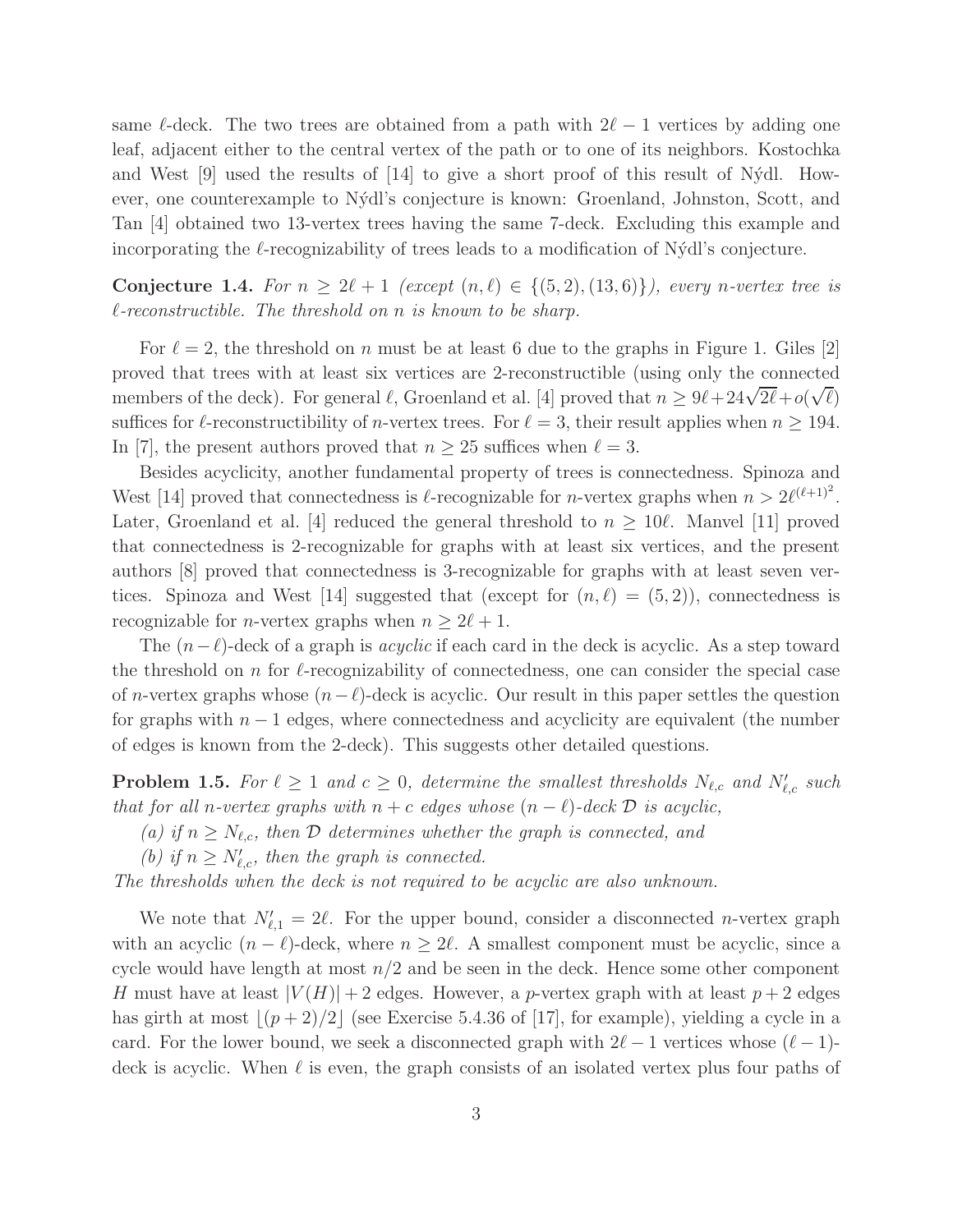length  $\ell/2$  with common endpoints. When n is odd, the nontrivial component consists of a cycle of length  $2\ell-2$  plus two diametric chords creating cycles of length  $\ell$  (this example was contributed by a referee). It is possible that the threshold  $N_{\ell,1}$  for determining connectedness from the  $(n - \ell)$ -deck is smaller.

For  $c = 0$ , we conjecture  $N_{\ell,0} = 2\ell - 1$ . The lower bound holds because a  $(2\ell - 2)$ -cycle and the disjoint union of two  $(\ell-1)$ -cycles have the same  $(\ell-2)$ -deck. Zirlin [18] proved  $N_{\ell,0} \leq 2\ell+1$  for  $\ell \geq 3$ , and she proved  $N_{\ell,0} = 2\ell-1$  for  $\ell \geq 45$ .

In Section 2 we develop tools that are useful for reconstructing information from acyclic decks. In Section 3 we prove that  $n \geq 2\ell + 2$  suffices for  $\ell$ -recognizability of *n*-vertex acyclic graphs. In Section 4 we obtain the sharp threshold,  $2\ell + 1$ .

### 2 Vines, Diameter, and Marking

Let D be the  $(n - \ell)$ -deck of an n-vertex graph G (we henceforth just call it the "deck"). We will assume  $n > 2\ell$ . The members of  $\mathcal D$  are the "cards" in the deck.

**Definition 2.1.** The *eccentricity* of a vertex in a graph  $G$  is the maximum of the distances from it to other vertices. A *center* of  $G$  is a vertex of minimum eccentricity, and the minimum eccentricity is called the radius of G.

In G, the j-ball at a vertex v is the subgraph induced by all vertices within distance j of v in G. The j-eball at an edge e is the subgraph induced by all vertices within distance j of either endpoint of e. A j-vine or j-evine is a tree having diameter  $2j$  or  $2j+1$ , respectively. A *j*-center is a vertex that is the center of a *j*-vine; a *j*-central edge is the central edge of a j-evine (joining the two centers).

The term "j-vine" follows the botanical theme in terminology about trees; a vine grows from its main path. Note that if the j-ball at a vertex  $v$  in a graph  $G$  is a tree but does not contain a path with  $2j + 1$  vertices, then v is not a j-center. When v is a j-center, the maximal *j*-vine with center v is just the *j*-ball at v.

We will be interested in *j*-vines and *j*-evines that are induced subgraphs of every reconstruction from the given deck. Our aim is to consider an acyclic and a non-acyclic graph having the same deck, show that they have the same number of j-centers for an appropriate value  $j$ , and obtain a contradiction by showing that they cannot have the same number of j-centers. The key property that will permit counting the j-centers in a reconstruction is in the next lemma; it implies (under the girth condition) that maximal  $j$ -vines correspond bijectively to centers of j-vines (that is, j-centers), and similarly for j-evines.

**Lemma 2.2.** In a graph G with girth at least  $2j + 2$ , every j-vine lies in a unique maximal j-vine. If G has girth at least  $2j + 3$ , then every j-evine lies in a unique maximal j-evine.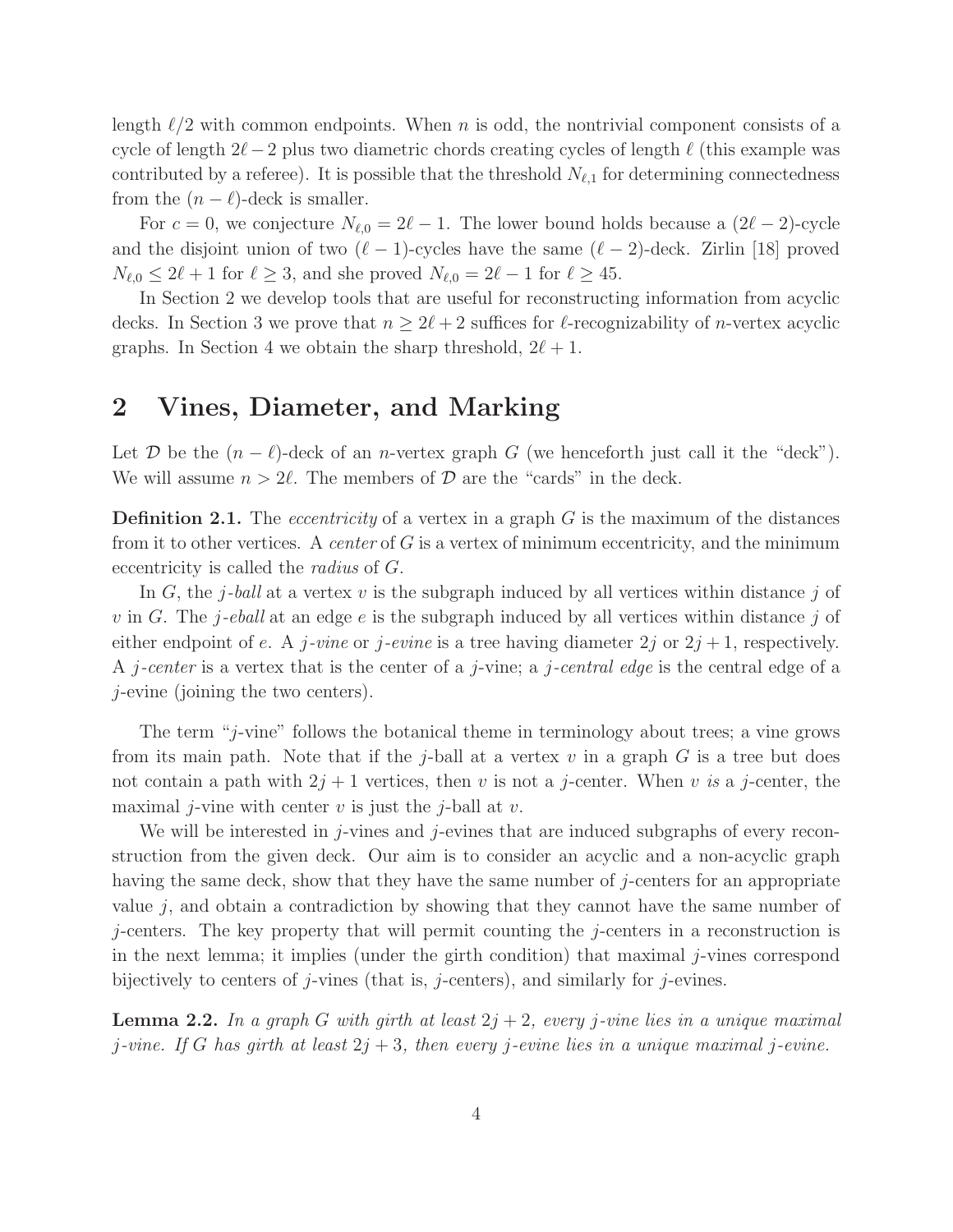*Proof.* When H is a j-vine or a j-evine, respectively, let H' be the j-ball or j-eball in G at the center(s) of H. All vertices in any j-vine or j-evine containing  $H$ , respectively, lie in  $H'$ . Thus  $H'$  is the desired unique maximal object unless it contains a cycle.

Let  $Q$  be a shortest cycle in  $H'$ . Because the vertex or vertices on  $Q$  that are farthest from the center of H' have distance at most j from the center, Q has at most  $2j+1$  vertices if H' has a unique center and at most  $2j + 2$  vertices if H' has a central edge, contradicting  $\Box$ the hypothesis on the girth of G.

**Example 2.3.** To see that the girth condition in Lemma 2.2 is sharp, let G be a graph consisting of a  $(2j+1)$ -cycle Q plus two paths of length j grown from a single vertex v on Q. Deleting from G the two vertices of Q that are farthest from v yields a j-vine H. Replacing either one of those vertices yields a maximal *j*-vine in G containing H, so the maximal *j*-vine containing H is not unique. An analogous example for j-evines consists of a  $(2j + 2)$ -cycle plus paths of length j grown from two consecutive vertices.

**Definition 2.4.** Given a family  $\mathcal F$  of graphs, an  $\mathcal F$ -subgraph of a graph  $G$  is an induced subgraph of G belonging to F. Let  $s(F, G)$  denote the number of occurrences of F as an induced subgraph of G. Let  $m(F, G)$  be the number of occurrences of F as a maximal  $\mathcal{F}$ -subgraph in  $G$  (with respect to induced subgraphs).

The special case  $\ell = 1$  of the next lemma is due to Greenwell and Hemminger [3]. Similar statements for general  $\ell$  appear for example in [4]. We include a proof for completeness; it is slightly simpler than proofs in the literature involving inclusion chains of subgraphs.

**Lemma 2.5.** Fix an n-vertex graph G, and let  $\mathcal F$  be a family of graphs such that every F-subgraph of G lies in a unique maximal F-subgraph of G. If for every  $F \in \mathcal{F}$  with at least  $n - \ell$  vertices the value of  $m(F, G)$  is known, then for all  $F \in \mathcal{F}$  the  $(n - \ell)$ -deck of G determines  $m(F, G)$ .

*Proof.* Let  $t = |V(G)| - |V(F)|$ ; we use induction on t. When  $t \leq \ell$ , the value  $m(F, G)$  is given. When  $t > \ell$ , group the induced subgraphs of G isomorphic to F according to the unique maximal  $\mathcal{F}\text{-subgraph}$  of G containing them (as an induced subgraph). Counting all copies of  $F$  then yields

$$
s(F, G) = \sum_{H \in \mathcal{F}} s(F, H)m(H, G).
$$

Since  $|V(F)| < n - \ell$ , we know  $s(F, G)$  from the deck, and we know  $s(F, H)$  when F and H are known. By the induction hypothesis, we know all values of the form  $m(H, G)$  when F is an induced subgraph of H except  $m(F, G)$ . Therefore, we can solve for  $m(F, G)$ . □

Before continuing with preparation for  $\ell$ -recognizability of acyclicity, we note one application of Lemma 2.5 that was stated incorrectly in the paper by Kostochka and West [9]; it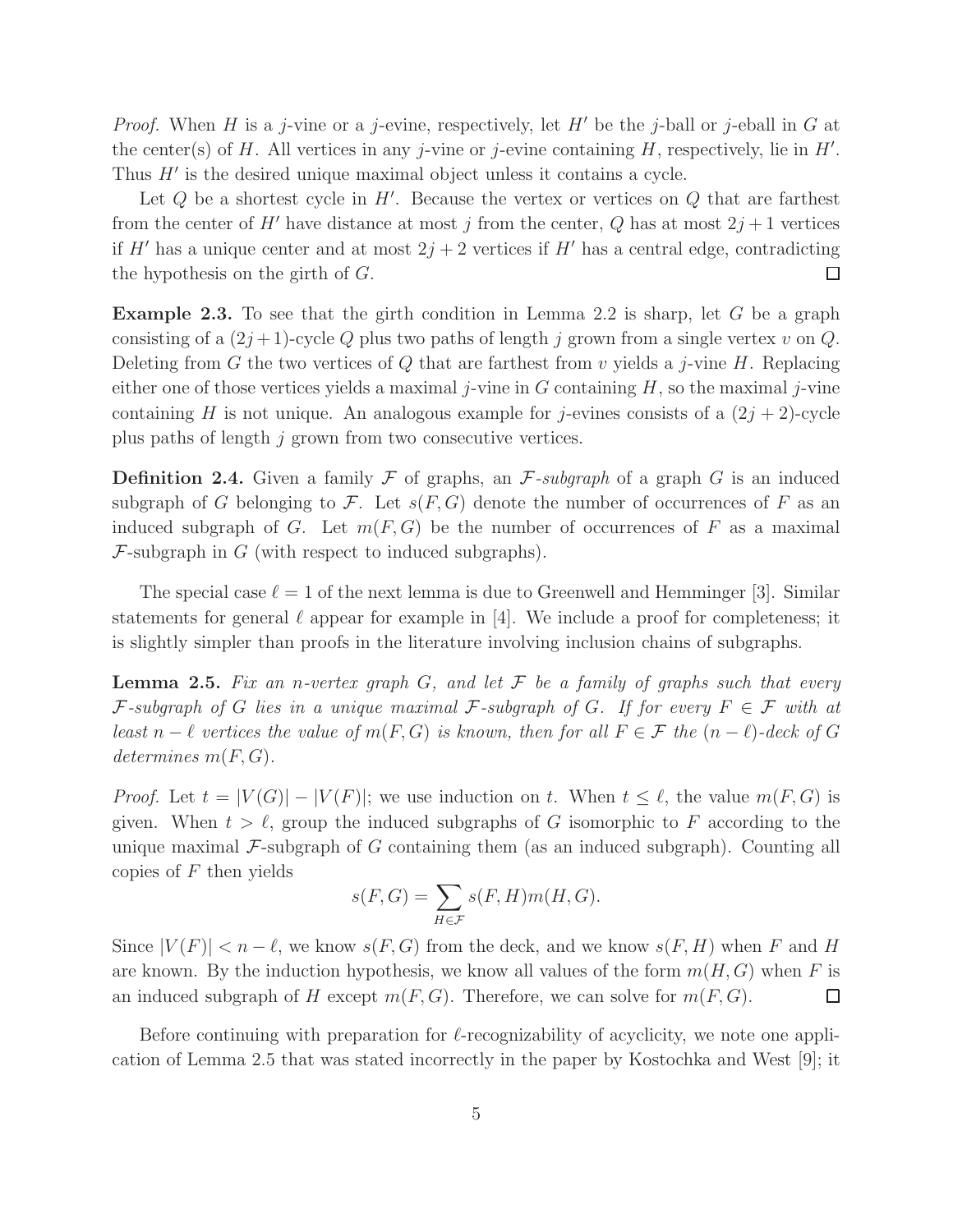also illustrates the technique we use with j-vines. The special case for  $\ell = 1$  was observed by Kelly [6] using different methods. Let  $P_n$  and  $C_n$  denote a path and a cycle with n vertices, and let  $G + H$  denote the disjoint union of graphs G and H.

Corollary 2.6. If  $n > 2\ell$ , then n-vertex graphs having no component with more than  $n - \ell$ vertices are  $\ell$ -reconstructible, and this threshold on n is sharp. All n-vertex graphs having no component with at least  $n - \ell$  vertices are  $\ell$ -reconstructible, with no restriction on n.

*Proof.* Let F be the family of connected graphs; F satisfies the property stated in the first sentence of Lemma 2.5 for any G.

Now consider  $m(F, G)$  for  $F \in \mathcal{F}$ . An *n*-vertex graph with  $n > 2\ell$  has at most one component with at least  $n - \ell$  vertices, and it has no component with more vertices if and only if it has at most one connected  $(n - \ell)$ -card. Hence the hypothesized condition here is  $\ell$ -recognizable, and if there is a component with  $n - \ell$  vertices it is seen as a card. Hence  $m(F, G)$  is known for  $F \in \mathcal{F}$  with at least  $n - \ell$  vertices, and by using Lemma 2.5 we obtain all the components of G.

The result is sharp, since  $P_{\ell} + P_{\ell}$  and  $P_{\ell+1} + P_{\ell-1}$  have the same  $\ell$ -deck. This follows from the result of Spinoza and West [14] that any two graphs with the same number of vertices and edges whose components are all cycles with at least  $j+1$  vertices or paths with at least  $j-1$  vertices have the same j-deck.  $\Box$ 

When we speak of j-vines and j-evines in an *n*-vertex graph  $G$ , we always consider only induced subgraphs. In addition, a particular value of  $j$  in terms of  $G$  will be of interest.

**Definition 2.7.** For a given graph  $G$ , let k denote the largest integer j such that G contains a j-evine and every j-evine in G has fewer than  $n - \ell$  vertices. This fixes k in terms of G for the remainder of the paper.

**Lemma 2.8.** The value  $k$  is determined by the deck of  $G$ .

*Proof.* Since an edge forms a 0-evine and every j-evine with  $j > 0$  contains a smaller  $(j-1)$ evine, the value of k is well-defined. It remains to compute k from the deck.

All subgraphs with at most  $n - \ell$  vertices are visible from the deck. The deck yields a largest value  $j'$  such that some induced subgraph of a card is a  $j'$ -evine and all  $j'$ -evines that appear in cards have fewer than  $n - \ell$  vertices. Since k has these properties, we have  $j' \geq k$ .

We claim  $j' = k$ . Let T be a largest j'-evine in G among those having fewer than  $n - \ell$ vertices. Note that T contains a path with  $2j' + 2$  vertices, and hence  $2j' + 2 < n - \ell$ .

By the choice of j', no j'-evine in G has exactly  $n - \ell$  vertices. If  $j' > k$ , then some j'-evine among the j'-evines that exist in G must have more than  $n - \ell$  vertices. Let T' be a smallest j'-evine with more than  $n - \ell$  vertices. Since G has no j'-evine with one less vertex, T' must be a path with  $2j' + 2$  vertices. This requires  $2j' + 2 > n - \ell$ . However, we already observed  $2j' + 2 < n - \ell$ . Hence  $j' = k$ . □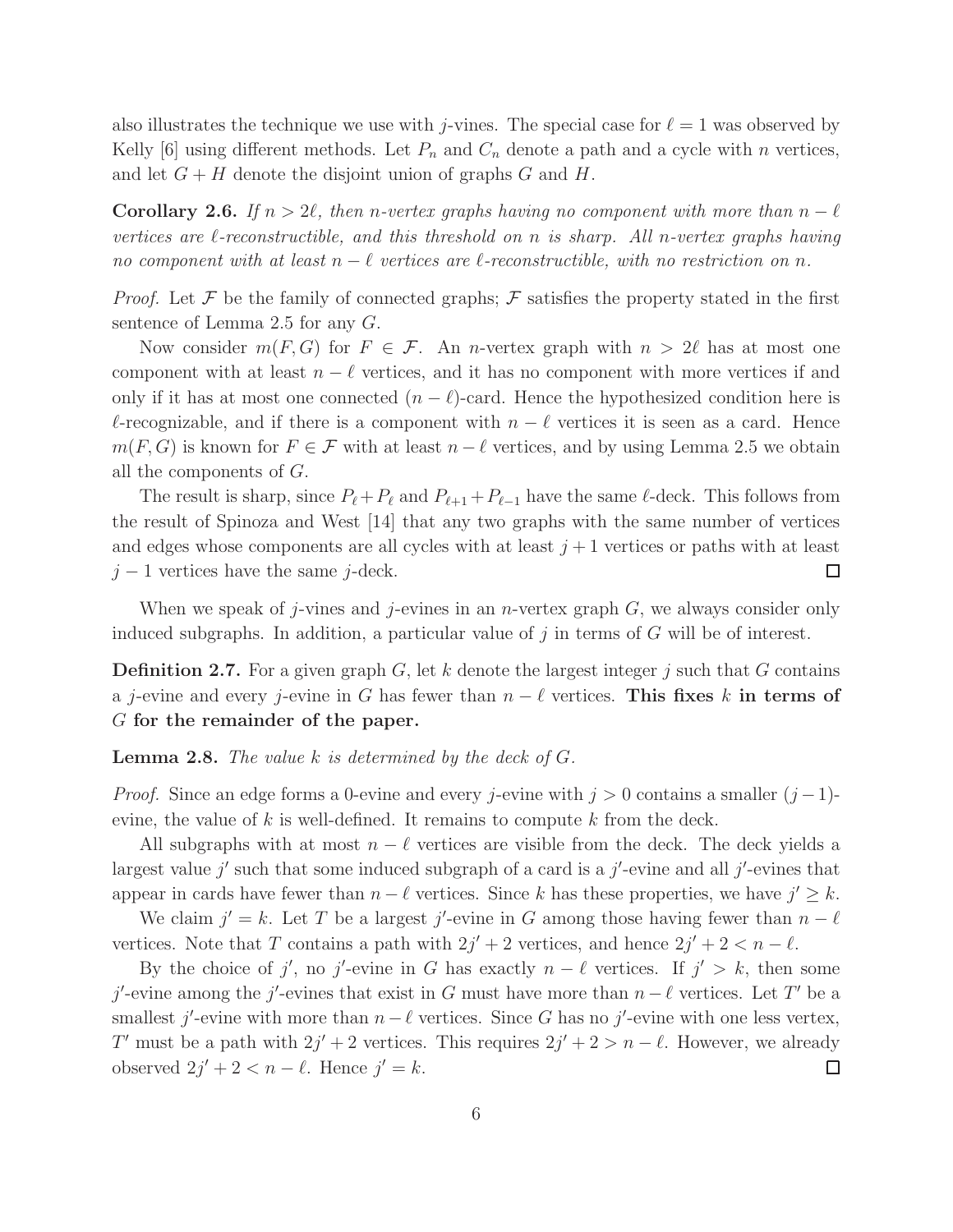Recall that we require  $n \geq 2\ell + 1$  and consider *n*-vertex reconstructions from an acyclic  $(n - \ell)$ -deck  $\mathcal{D}$ .

#### **Lemma 2.9.** Every reconstruction from  $\mathcal{D}$  has girth at least  $2k + 4$ .

*Proof.* The claim holds for a reconstruction  $G$  having no cycle, so suppose that  $G$  has a cycle. Since D is acyclic, the girth of G is  $n - \ell + c$  for some positive integer c. Let e be an edge in a shortest cycle Q in G. Define t by  $2t + 2 = n - \ell + c - \varepsilon$ , where  $\varepsilon \in \{1, 2\}$ . Deleting  $\varepsilon$  vertices from Q that are farthest from e yields a t-evine T in G with central edge e.

If  $c \geq \varepsilon$ , then  $|V(T)| \geq n - \ell$ . Since no k-evine has at least  $n - \ell$  vertices,  $2k + 2 < n - \ell$ , so  $k < t$  and hence  $2k + 4 \leq n - \ell + c - \varepsilon$ . This yields  $n - \ell + c \geq 2k + 5$ .

The remaining case is  $c = 1$  and  $\varepsilon = 2$ , giving Q even length  $n - \ell + 1$ . Deleting adjacent vertices from Q yields a t-evine with  $n - \ell - 1$  vertices. If G has an edge xy with  $x \in V(Q)$ and  $y \notin V(Q)$ , then deleting a neighbor of x on Q and adding y and the edge xy yields an induced path with  $n-\ell+1$  vertices (since Q is a shortest cycle). This is a  $(t+1)$ -evine with more than  $n - \ell$  vertices, so  $k \leq t$ . Now  $2k + 2 \leq n - \ell - 1$ , so G has girth at least  $2k + 4$ .

If G has no such edge xy, then Q is a component of G with  $n-\ell+1$  vertices, and outside Q there are fewer vertices. Now G has no  $(t+1)$ -evine. Deleting two adjacent vertices from Q yields a t-evine with fewer than  $n - \ell$  vertices, and no t-evine is larger than this. Hence  $k = t$  and G has girth  $2k + 4$ . Ш

Lemma 2.10. Every reconstruction from D contains k-vines. If some reconstruction contains a cycle, then every k-vine in any reconstruction has fewer than  $n - \ell$  vertices.

*Proof.* A k-evine contains two k-vines whose centers lie in the central edge of the k-evine.

Let G be a reconstruction from  $\mathcal{D}$ ; k is determined. Suppose that some k-vine in G has at least  $n - \ell$  vertices. We recognize this by the existence of a card that is a k-vine unless a smallest k-vine with more than  $n - \ell$  vertices is a path with  $2k + 1$  vertices. Since a k-evine (which exists) has a path with  $2k + 2$  vertices, we would then have  $2k + 2 > n - \ell$ , contradicting the definition of k.

Let z be the center of a largest k-vine R. The distance between any two vertices in R is at most 2k. By Lemma 2.9, G has girth at least  $2k + 4$ , so no vertex outside R has two neighbors in  $R$ . Thus any single outside vertex having a neighbor in  $R$  can be added to the induced subgraph without introducing a cycle. Since  $R$  is a largest  $k$ -vine, we conclude that all vertices of G within distance k of z lie in R. If the component of G containing R has any vertex outside C, then it has one at distance  $k + 1$  from z. Adding this vertex to R creates a k-evine with more than  $n - \ell$  vertices, contradicting the definition of k.

Hence R must be a component of G. Now, since  $n - \ell > \ell$  and the deck is acyclic, not enough vertices remain for a cycle in G. Hence no k-vine in G has at least  $n - \ell$  vertices, so no card is a k-vine, and no k-vine in G has at least  $n - \ell$  vertices.  $\Box$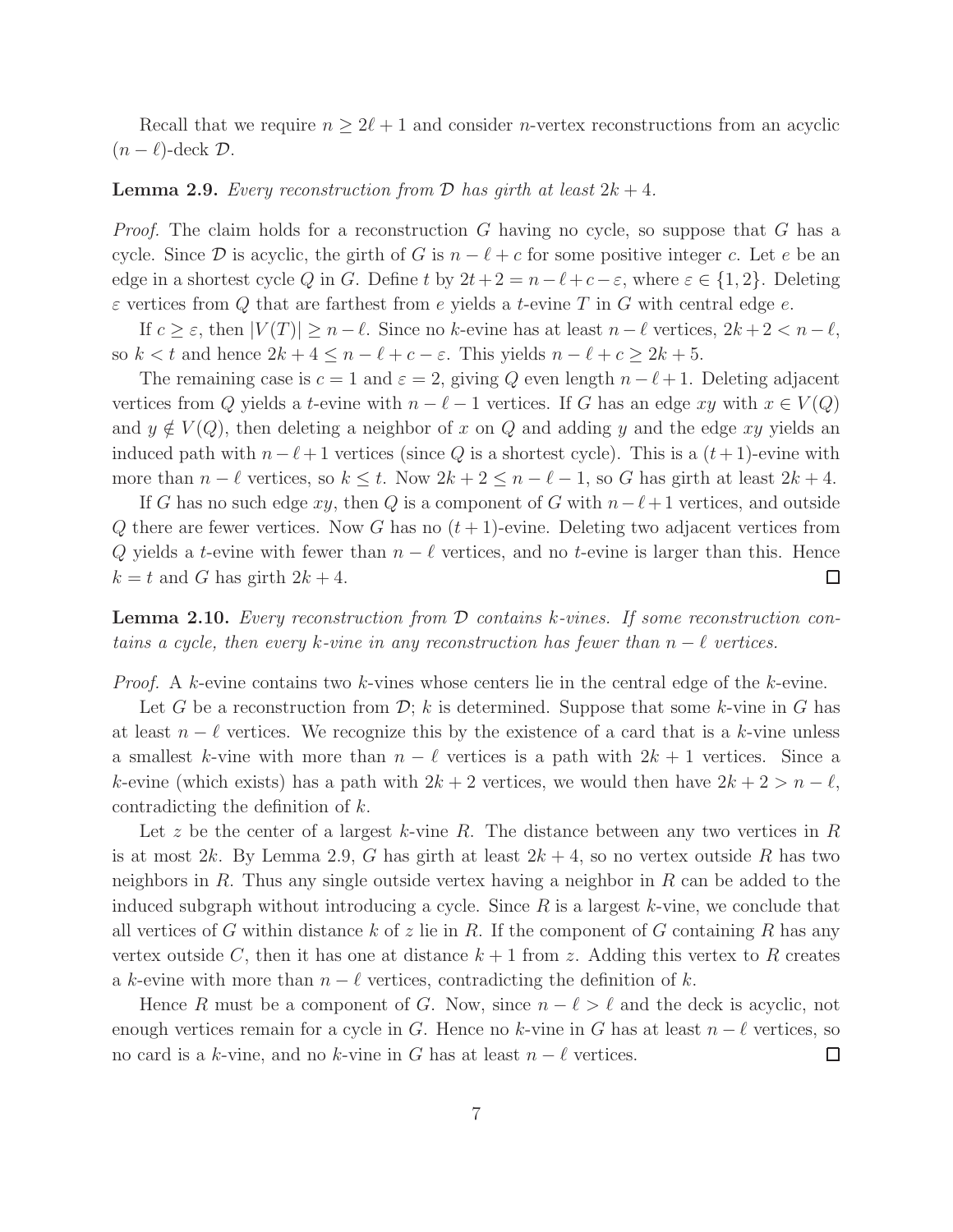**Corollary 2.11.** Suppose that some reconstruction from D contains a cycle. For  $j \leq k$ , the deck  $\mathcal D$  determines the maximal j-evines and maximal j-vines, with multiplicity. Also, all reconstructions from  $\mathcal D$  have the same numbers of j-centers and j-central edges.

*Proof.* Fix j, and let F be the family of j-vines or the family of j-evines. Using the definition of k, Lemma 2.8, and Lemma 2.10 for various cases, we obtain  $m(T, G) = 0$  whenever G is a reconstruction from D and T is a member of F having at least  $n - \ell$  vertices. Hence Lemma 2.5 applies to compute  $m(T, G)$  for all  $T \in \mathcal{F}$ .

Since G has girth at least  $2k+4$  (Lemma 2.9), the k-balls and k-eballs around vertices and edges are acyclic. Hence the maximal  $k$ -vines and  $k$ -evines are simply the (e)balls around their centers (Lemma 2.2). Thus there is a one-to-one correspondence between the maximal j-vines and the j-centers, and similarly for the maximal j-evines and j-central edges. Thus we obtain the total number of j-centers and the total number of j-central edges.  $\Box$ 

Setting  $j = 1$  in Corollary 2.11 almost provides the degree list. Groenland et al. [4] proved the nearly sharp result that the degree list is  $\ell$ -reconstructible for all *n*-vertex graphs whenever  $n - \ell > \sqrt{2n \log(2n)}$ . Taylor [15] had shown that asymptotically  $n > \ell$ e is enough. For the context of acyclic decks we obtain a simpler intermediate threshold.

**Corollary 2.12.** For  $n \geq 2\ell + 1$  with  $(n, \ell) \neq (5, 2)$ , the degree list of any n-vertex graph with an acyclic  $(n - \ell)$ -deck is determined by its deck.

Proof. All 1-vines are stars. Each vertex with degree at least 2 is the center of exactly one maximal 1-vine. Suppose first that no star has at least  $n - \ell$  vertices. For  $t \geq 3$ , by the counting argument (Lemma 2.5) the deck determines the number of maximal 1-vines having t vertices. This is the number of vertices with degree  $t - 1$  in any reconstruction.

Now suppose that some star has at least  $n - \ell$  vertices. Since the deck is acyclic and  $n-\ell \geq 4$ , two stars share at most an edge joining the centers or a common leaf. Having two stars with at least  $n - \ell$  vertices thus requires  $n \leq 2\ell + 1$ , with equality only when two stars with  $n - \ell$  vertices share a leaf.

When only one vertex has degree at least  $n - \ell - 1$ , its degree is d if and only if exactly  $\begin{pmatrix} d \\ d \end{pmatrix}$  $\binom{d}{n-\ell-1}$  cards are stars. If there are exactly two such cards, then we have the special case described above with  $n = 2\ell + 1$ . This determines  $m(T, G)$  for any reconstruction G and every star T with at least  $n - \ell$  vertices. Since every star with at least three vertices lies in a unique maximal star in G, again Lemma 2.5 applies. Again we obtain the number of vertices with degree  $t - 1$  whenever  $t \geq 3$ .

Now consider vertices with degree at most 1. Since we know the number of edges from the 2-deck, the number of vertices with degree 1 is given by the degree-sum being twice the number of edges, and then the remaining vertices have degree 0.  $\Box$ 

**Lemma 2.13.** Every connected card in  $\mathcal{D}$  has diameter at least  $2k+2$ , and some connected card has diameter at most  $2k + 3$ .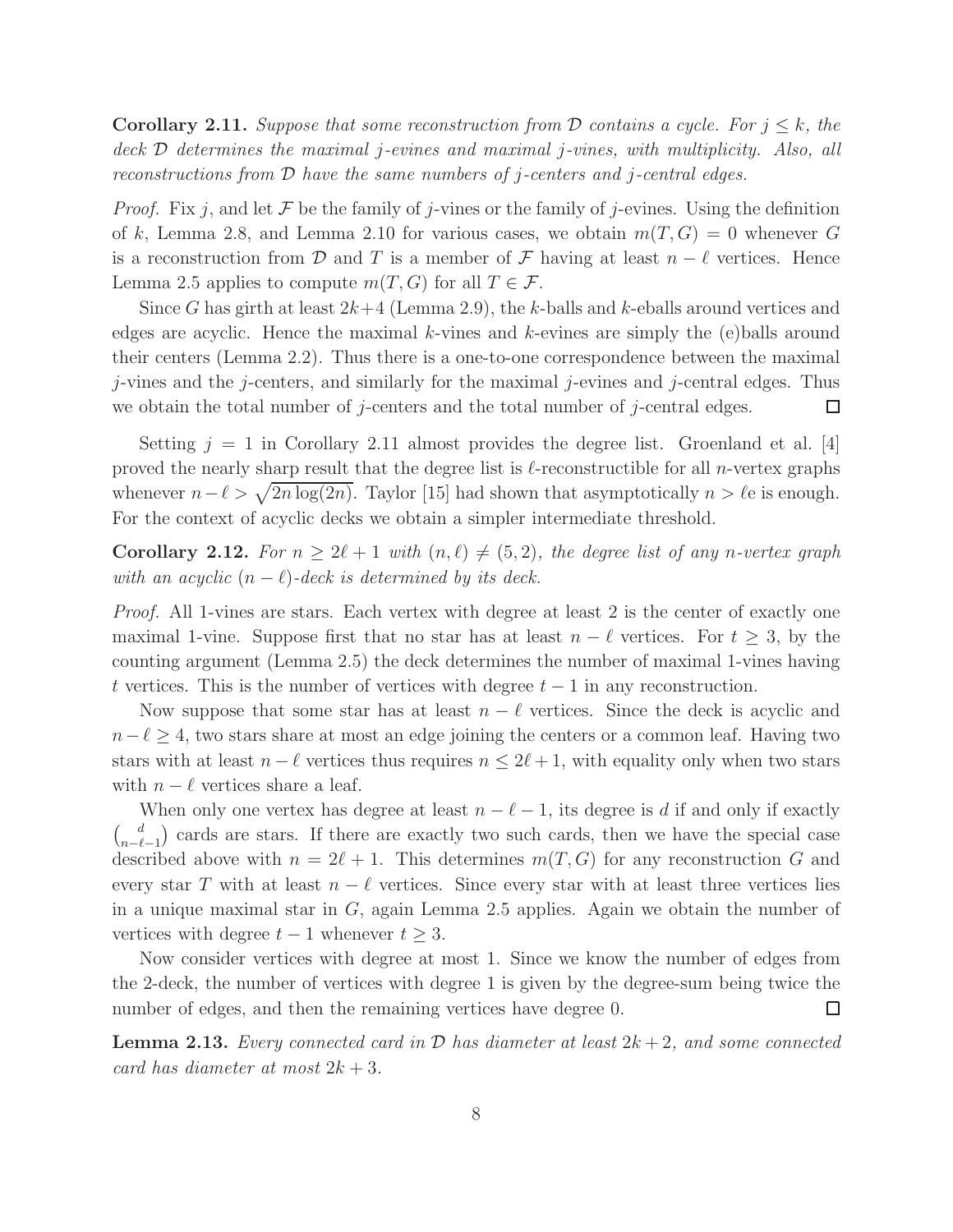Proof. Since the deck is acyclic, every connected card is a tree. A connected card with diameter at most  $2k + 1$  would be a j-vine or j-evine with  $j \leq k$  having  $n - \ell$  vertices, contradicting Lemma 2.10 or the definition of  $k$ .

For the second claim, let C be a connected card. If C has diameter at least  $2k+3$ , then C contains a path with  $2k+4$  vertices. Hence  $n-\ell \geq 2k+4$  and any reconstruction contains a  $(k + 1)$ -evine. By the definition of k, some  $(k + 1)$ -evine has at least  $n - \ell$  vertices. Since  $n - \ell \geq 2k + 4$ , we can iteratively delete leaves of such a  $(k + 1)$ -evine outside a fixed longest path in it to trim it to  $n - \ell$  vertices. We thus obtain a card that is a  $(k + 1)$ -evine, which has diameter  $2k + 3$ . Hence some card has diameter at most  $2k + 3$ .  $\Box$ 

For the case  $n \geq 2\ell+2$ , we will show that no deck can have both an acyclic reconstruction  $F$  and a non-acyclic reconstruction H by showing that H would have more k-centers or  $(k+1)$ -centers than F. We next introduce our tool for bounding the number of j-centers in a forest  $F$ ; we call it the **marking process**.

**Definition 2.14.** Let z be a central vertex of a connected  $(n - \ell)$ -card C with radius  $j + 1$ in a forest F. Every j-center x other than z in the component of F containing C marks one vertex  $x'$  at distance j from x along a path that extends the  $z$ , x-path in F. Also, let  $d_C$  denote the maximum number of edge-disjoint paths of length  $j+1$  in C with endpoint z. Note that  $d_C = 1$  when C has diameter  $2j + 1$  and  $d_C \ge 2$  when C has diameter  $2j + 2$ .

Figure 2 illustrates the marking process for a card C (in bold) within a tree F. Here C has radius 3 with center z, also  $d_C = 3$ , and the vertex  $x_i$  marks the vertex  $x_i'$  $\frac{\prime}{i}$ .



Figure 2: The Marking Process

**Lemma 2.15.** If  $j \geq 1$  and C is a connected card with radius  $j + 1$  in the  $(n - \ell)$ -deck  $D$ of an n-vertex forest F, then the number of j-centers in F is at most  $1 + d_C + \ell$ . If equality holds, then in the marking process each vertex of  $F$  outside  $C$  is marked and  $F$  is a tree.

*Proof.* Let F' be the component of F containing C, and let  $\ell'$  be the number of vertices of  $F'$  outside C. Since  $F'$  has no cycles, every vertex of  $F'$  is marked by at most one j-center. Each j-center in  $F'$  that is not adjacent to z marks a vertex that has distance at least  $j+2$ from z and hence lies outside C. Leaves of C at distance  $j+1$  from z can only be marked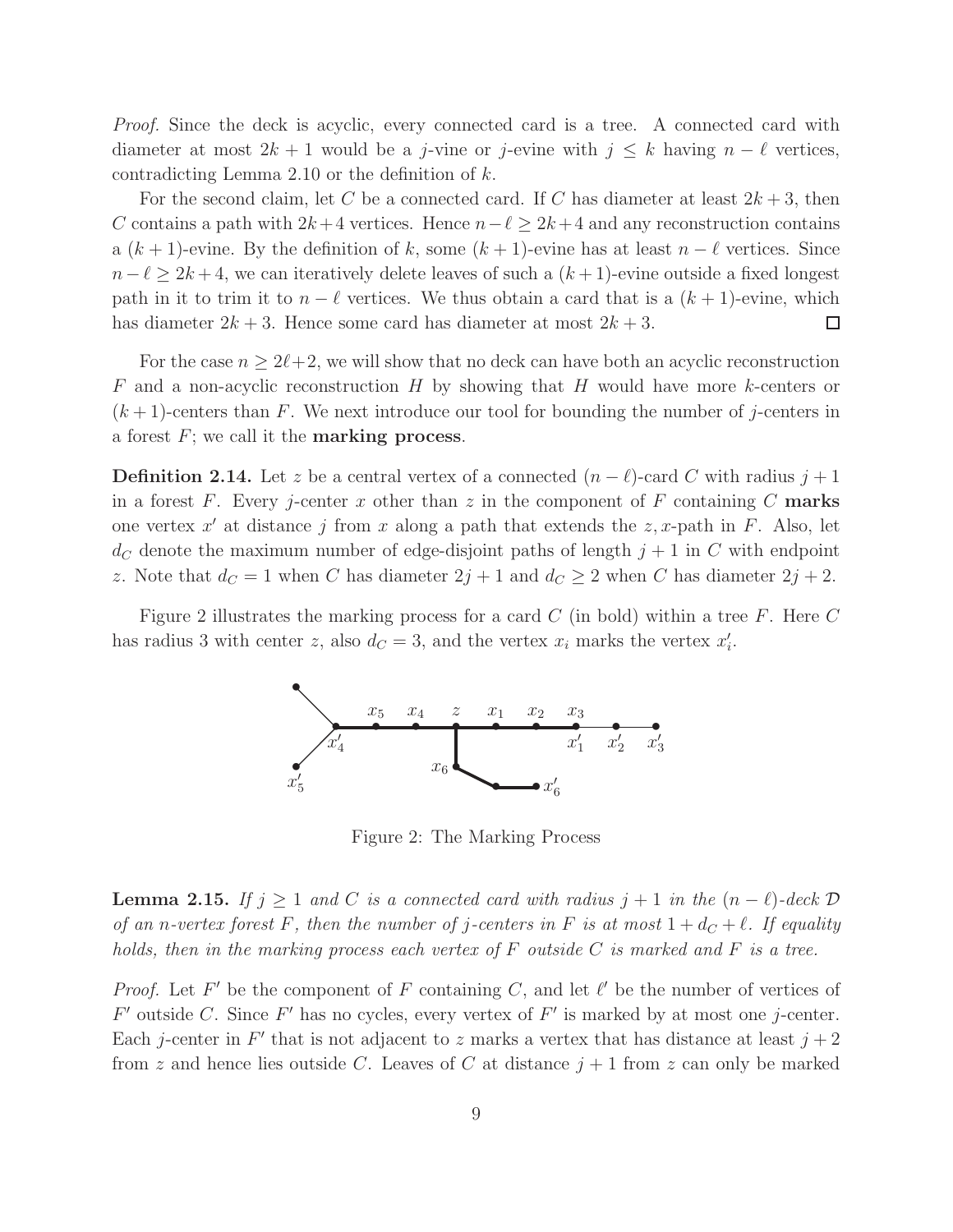by j-centers in  $F'$  adjacent to z, and only if they reach z via edge-disjoint paths. Including also the *j*-center z, we conclude that F has at most  $\ell' + d_C + 1$  *j*-centers in F'.

There are  $\ell - \ell'$  vertices of F outside F', and any that have degree at most 1 cannot be j-centers (since  $j \ge 1$ ). Hence F has at most  $1 + d_C + \ell$  j-centers, with equality only if F is a tree and all vertices outside C are marked. a tree and all vertices outside C are marked.

## 3 The Case  $n \geq 2\ell + 2$

Given an acyclic  $(n-\ell)$ -deck D for  $n \ge 2\ell+1$ , with k defined as in Section 2, we have proved that all n-vertex reconstructions from  $D$  have the same number of k-centers and have the same number of k-central edges. If  $D$  has no card with diameter  $2k+2$ , then all  $(k+1)$ -vines in any reconstruction have fewer than  $n - \ell$  vertices, and hence by Lemmas 2.5 and 2.11) all reconstructions have the same number of  $(k+1)$ -centers. Our task is now to show that such equalities cannot hold for an acyclic reconstruction and a non-acyclic reconstruction when  $n \geq 2\ell + 2$ . This will prevent having reconstructions of both types.

**Definition 3.1.** We say that a deck  $\mathcal{D}$  is ambiguous if it is the  $(n - \ell)$ -deck of both an *n*-vertex acyclic graph  $F$  and an *n*-vertex non-acyclic graph  $H$ .

**Remark 3.2.** An ambiguous deck is acyclic, since F contains no cycle. Hence when  $\mathcal{D}$  is ambiguous the graph H has girth at least  $n - \ell + 1$ , and thus D has connected cards (in particular, paths).

**Lemma 3.3.** Let  $D$  be ambiguous, with  $n \geq 2\ell + 1$  and  $(n, \ell) \neq (5, 2)$ . If C is a connected card in  $D$  and  $Q$  is a shortest cycle in  $H$ , then  $C$  and  $Q$  share at least four vertices and lie in a component with at most  $n-2$  vertices. (In particular, H is disconnected.)

*Proof.* Since D is acyclic, Q has at least  $n - \ell + 1$  vertices. Since C has  $n - \ell$  vertices and  $2n-2\ell+1 > n$ , subgraphs C and Q of H intersect. Since F has at most  $n-1$  edges and the component  $H'$  of  $H$  containing  $C$  and  $Q$  has as many edges as vertices,  $H'$  cannot be all of H. If H' has  $n-1$  vertices, then F has  $n-1$  edges and is a tree, with no isolated vertices. Since F and H have the same degree list (Corollary 2.12), H' therefore has at most  $n-2$ vertices. With  $t = |V(C) \cap V(Q)|$ , we have  $n - \ell + (n - \ell + 1) - t \leq n - 2$ , so  $t \geq 4$ .  $\Box$ 

Henceforth let D be the ambiguous  $(n-\ell)$ -deck of reconstructions F and H as in Definition 3.1, with  $k$  as in Definition 2.7. When we want to use the marking process to compare the numbers of k-centers, we need to exclude the possibility  $k = 0$ . This is easy when  $n \geq 2\ell + 2$ ; we leave the boundary case  $n = 2\ell + 1$  to the next section.

**Lemma 3.4.** If  $D$  is ambiguous and  $n \geq 2\ell + 2$  with  $\ell \geq 2$ , then  $k \geq 1$ .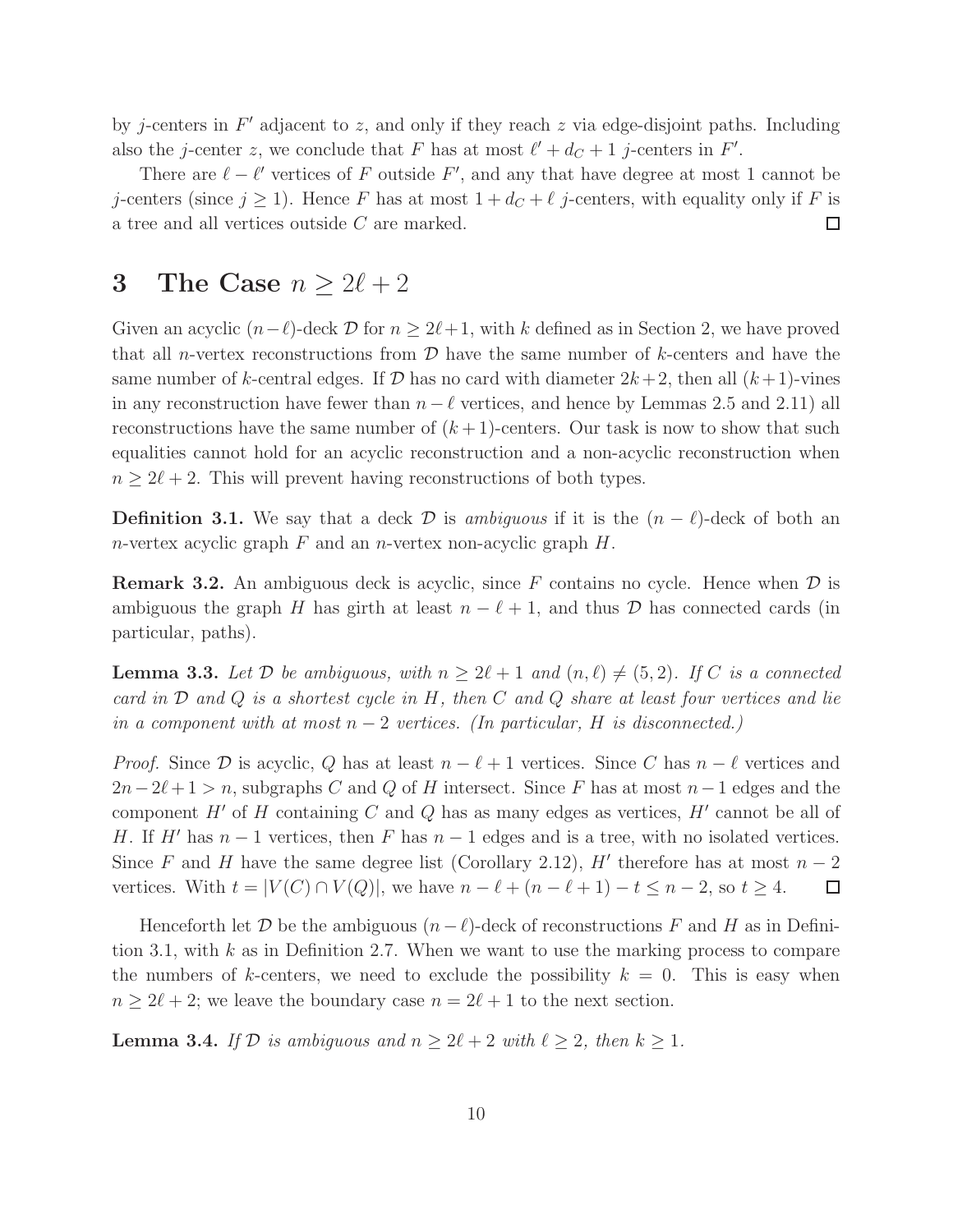*Proof.* All 0-evines are single edges. If  $k = 0$ , then in any reconstruction either there is no 1-evine or some 1-evine has at least  $n-\ell$  vertices. If there is no 1-evine, then every connected card is a star. However, since H has girth at least  $n-\ell+1$ , it has a path with  $n-\ell$  vertices as a card. Since  $n - \ell \geq 4$ , this card is not a star.

Hence some card C is a 1-evine, with exactly two non-leaf vertices. By Lemma 3.3,  $C$ and a shortest cycle  $Q$  share at least four vertices in  $H$ . Since  $Q$  has at least five vertices and is a shortest cycle in  $H$ , in  $H$  there is no chord of  $Q$  and no vertex outside  $Q$  with two neighbors in Q. Hence C and Q share exactly four vertices, consecutive along Q.

Now the component of H containing C and Q has at least  $2n - 2\ell + 1 - 4$  vertices. By Lemma 3.3, we have  $2n - 2\ell - 3 \leq n - 2$ , which simplifies to  $n \leq 2\ell + 1$ .  $\Box$ 

### **Theorem 3.5.** For  $n \geq 2\ell + 2$ , the family of n-vertex acyclic graphs is  $\ell$ -recognizable.

*Proof.* Suppose that some ambiguous deck  $\mathcal D$  has reconstructions  $F$  and  $H$  as we have been discussing. By Lemma 2.13, no card has diameter less than  $2k + 2$ . By Corollary 2.11, F and  $H$  have the same number of  $k$ -centers and the same number  $s$  of  $k$ -central edges.

Suppose that D has a card C with diameter  $2k + 2$ . Note that C has  $d_C$  k-central edges incident to its unique center z; these edges are also k-central in  $F$ . An edge of  $F$  in the component containing z is a k-central edge if and only if its endpoint farther from z is a k-center. In other components, the number of k-central edges is less than the number of k-centers. Hence Lemma 2.15 implies  $s \leq d_C + \ell$ .

Since C is a card, every reconstruction has  $d_C$  k-central edges with a common endpoint. In H, a cycle can contain only two of these. Also, since H has girth at least  $2k + 4$ , every edge on a cycle in  $H$  is a k-central edge. Since  $F$  and  $H$  have the same number of k-central edges,  $s \ge n - \ell + 1 + d_C - 2$ . The upper and lower bounds on s now require  $n \le 2\ell + 1$ .

If D has no card with diameter  $2k + 2$ , then every  $(k + 1)$ -vine has fewer than  $n - \ell$ vertices. As noted earlier, F and H thus have the same number  $s'$  of  $(k + 1)$ -centers, since reconstructions have girth at least  $2k + 4$  (Lemma 2.9). Also, Lemma 2.13 guarantees in  $\mathcal{D}$ a card C' with diameter  $2k + 3$ , which has radius  $k + 2$ . Let z be a center in C'. By the marking process with  $j = k + 1$ , we have  $s' \leq 2 + \ell$ , since  $d_{C'} = 1$ . On the other hand, every vertex of a cycle in H is a  $(k + 1)$ -center, since we only need it to be the center of a path with  $2k + 3$  vertices and H has girth at least  $2k + 4$ . Hence  $n - \ell + 1 \leq s' \leq 2 + \ell$ , which again implies  $n \leq 2\ell + 1$ .  $\Box$ 

### 4 The Extreme Case  $n = 2\ell + 1$

The arguments of the previous section leave open the possibility of an ambiguous deck when  $n = 2\ell + 1$ , and the graphs in Figure 1 yield an ambiguous deck when  $(n, \ell) = (5, 2)$ . In this section we will prohibit ambiguous decks when  $n = 2\ell + 1$  and  $\ell \geq 3$ , yielding the sharp threshold on  $n$  for  $\ell$ -recognizability of acyclicity.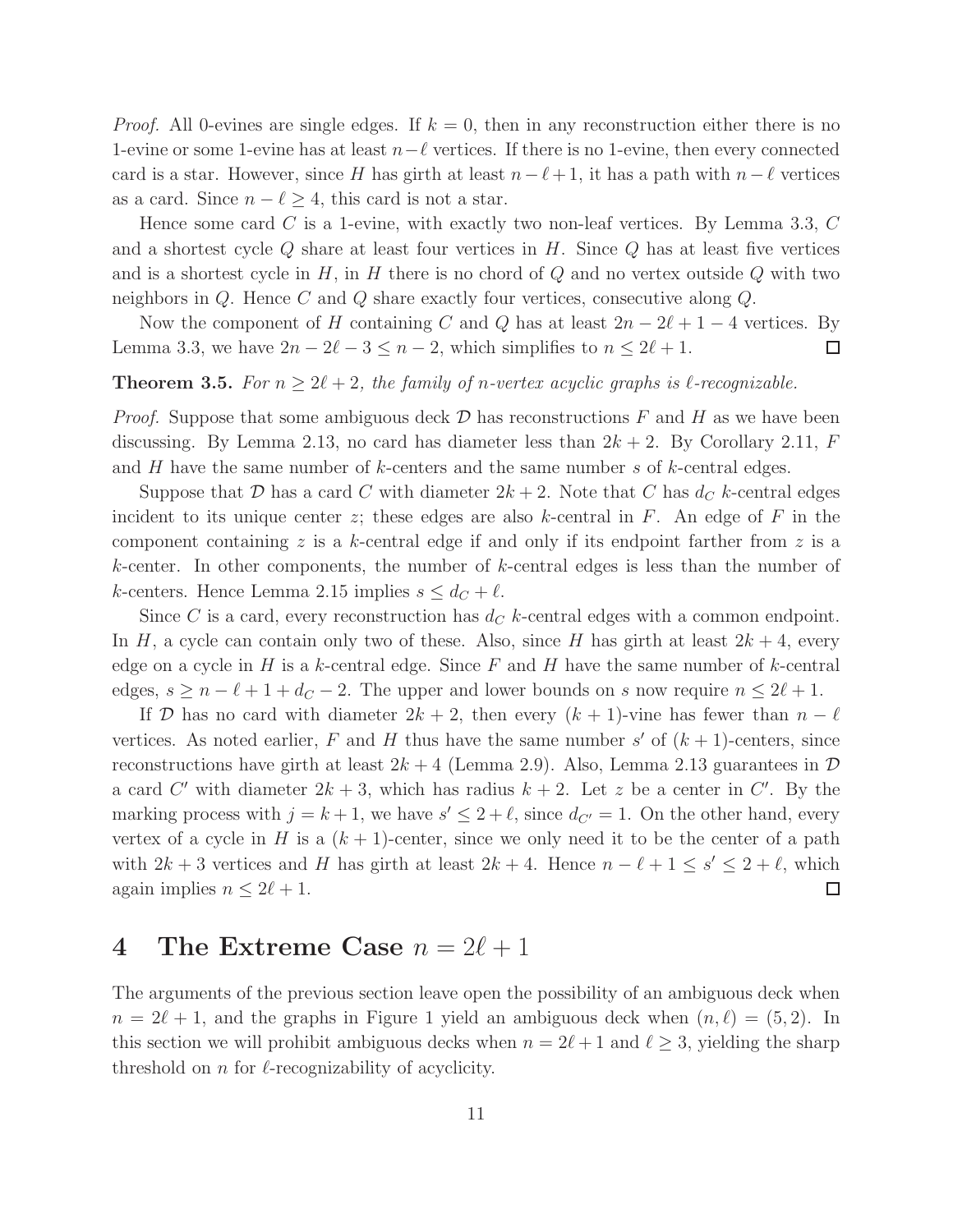To apply the marking process with  $j = k$ , again we must exclude the possibility  $k = 0$ . This will require counting special paths in special trees, a result of independent interest.

**Definition 4.1.** A *branch vertex* in a tree is a vertex with degree at least 3. A *spider* is a tree with at most one branch vertex. A *near-spider* is a tree with two branch vertices, which are adjacent (contracting the edge joining them yields a spider). A leg of a non-path tree is a path in the tree whose endpoints are a leaf and the branch vertex closest to it.

A spider whose branch vertex has degree  $d$  is the union of  $d$  legs with a common endpoint. When the legs have lengths  $m_1, \ldots, m_d$ , we denote the spider by  $S_{m_1,\ldots,m_d}$ ; it has  $1+\sum_{i=1}^d m_i$ vertices. (An *n*-vertex path can be described as  $S_{m,n-1-m}$  for any m with  $1 \leq m \leq n-2$ .)

A full path in a graph with n vertices is a path that is a card in the  $(n - \ell)$ -deck.

**Lemma 4.2.** When  $n \geq 2\ell+1 \geq 3$ , an n-vertex spider or near-spider contains at most  $\ell+3$ full paths, except for  $S_{1,1,1,1}$  when  $\ell = 2$ .

*Proof.* We use induction on  $\ell$ . When  $\ell = 1$ , an *n*-vertex tree has at most two full paths, except that  $S_{1,1,1}$  has three full paths when  $n = 4$ . Still,  $3 < 4 = \ell + 3$ .

For  $\ell \geq 2$ , suppose first that some leaf x lies in at most one full path. Let  $G' = G - x$ . Let  $n' = |V(G')| = n - 1$  and  $\ell' = \ell - 1$ . Since  $n \ge 2\ell + 1$ , we have  $n' > 2\ell' + 1$ . In particular,  $(n', \ell') \neq (5, 2)$ , so G' is not the exception  $S_{1,1,1,1}$ . Thus G' contains at most  $\ell' + 3$  paths with  $n' - \ell'$  vertices. Since  $n' - \ell' = n - \ell$ , now G has at most  $\ell + 2$  full paths that avoid x. Adding (at most) one full path containing x yields the desired bound for G.

Hence we may assume that every leaf appears in at least two full paths. We argue directly, without using the induction hypothesis.

First let G be an *n*-vertex spider with maximum degree d. Let x be the leaf in a shortest leg of G, with length a. Since x lies in two full paths,  $d \geq 3$ . If  $d \geq 4$ , then two legs not containing x must each have length at least  $n - \ell - 1 - a$ , and some fourth leg with leaf y has length at least a. Summing the lengths of these four legs yields  $2n - 2\ell - 2 \leq n - 1$ , or  $n \leq 2\ell+1$ . By the restriction to  $n \geq 2\ell+1$ , equality holds, requiring  $G = S_{a,a,\ell-a,\ell-a}$  and  $n - \ell = \ell + 1$ . If  $a < \ell - a$ , then exactly four full paths use x or y and a leg of length  $\ell - a$ , and  $\ell-2a+1$  full paths use the two long legs. The total is  $\ell-2a+5$ , which is at most  $\ell+3$ since  $a \geq 1$ . If  $a = \ell - a$ , then there is also one full path from x to y, but now exceeding  $\ell + 3$  requires  $a = 1$  and  $\ell = 2$ , which occurs precisely for the exceptional case  $S_{1,1,1,1}$ .

If G is a spider with  $d = 3$ , then  $G = S_{a,b,c}$ . To have each leaf in two full paths, the lengths of any two legs sum to at least  $n - \ell - 1$ . The union of two legs together having t vertices contains  $t-(n-\ell-1)$  full paths. Hence the number of full paths is  $2(a+b+c)+3-3(n-\ell-1)$ , which simplifies to  $3\ell - n + 4$ . Since  $n \ge 2\ell + 1$ , the value is at most  $\ell + 3$ .

Now suppose that G is a near-spider; the argument is similar. Deleting the edge joining the branch vertices leaves two spiders, with vertex sets X and Y. We may assume  $|X| \le n/2$ . Since  $n \geq 2\ell + 1$ , there is no full path within X. Let x be the leaf in a shortest leg in X,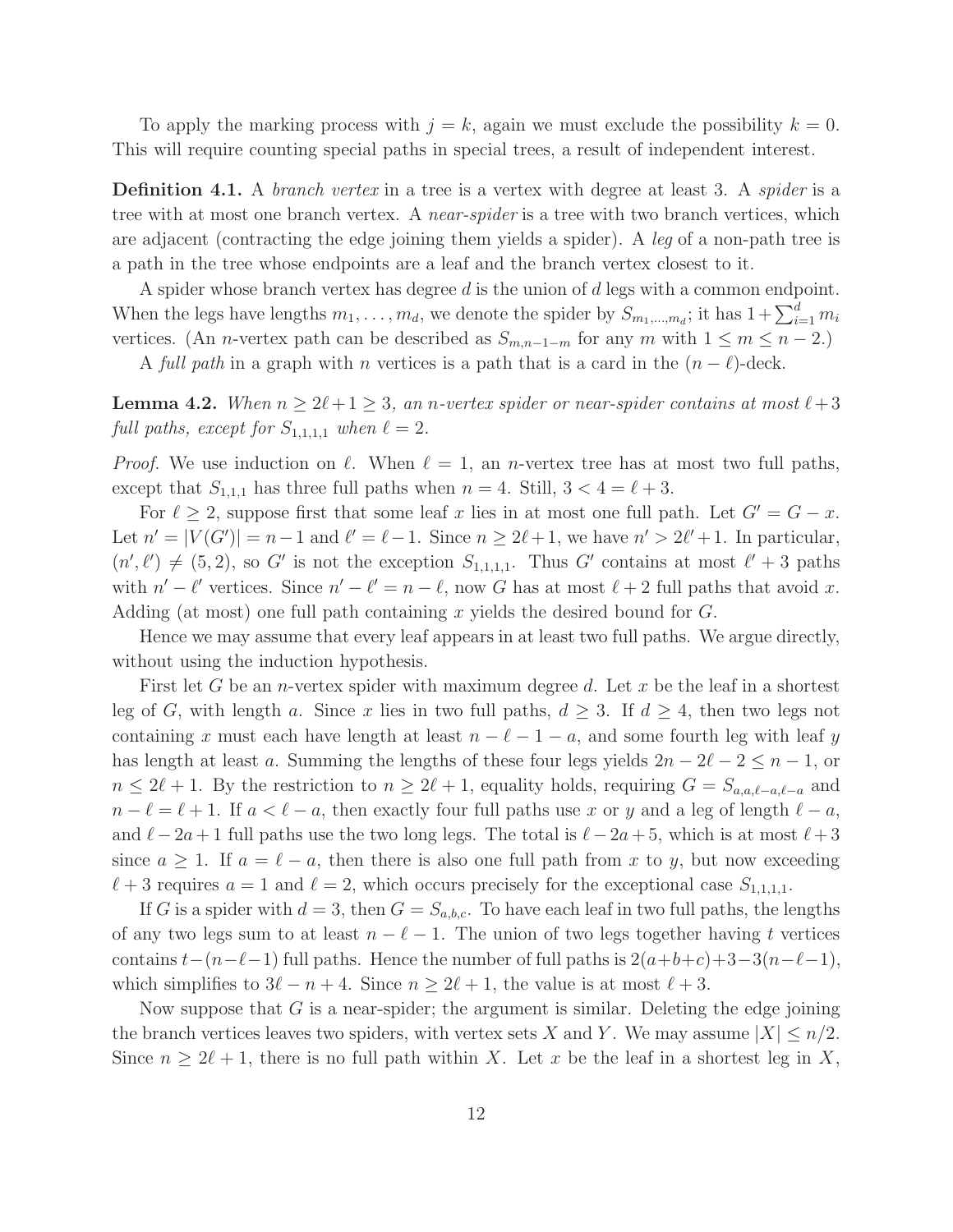say with length a. Since  $x$  lies in at least two full paths,  $Y$  must have at least two legs with length at least  $n - \ell - a - 2$ , and X has another leg with length at least a. Summing the lengths yields  $2(n - \ell - a - 2) + 2a \leq n - 2$ , which simplifies to  $n \leq 2\ell + 2$ .

If  $n = 2\ell + 2$ , then by the equality there are exactly four legs. The number of full paths in Y is  $2(n-\ell-a-2)+1-(n-\ell-1)$ , which simplifies to  $n-\ell-2a-2$ . Since  $n=2\ell+2$ , adding the four full paths that use both branch vertices yields  $\ell + 4 - 2a$ , less than  $\ell + 3$ .

If  $n = 2\ell + 1$ , then  $n - \ell = \ell + 1$  and G has a subgraph G' with  $2\ell$  vertices that has two legs of length a in X and two of length  $\ell - a - 1$  in Y. Full paths have  $\ell + 1$  vertices; G' has  $\ell-2a-2$  such paths in Y plus four containing the two branch vertices. Now G is completed by adding one vertex y, which may extend a leg of  $G'$  or start a new leg at a branch vertex. This adds at most three full paths, with equality only when y extends a leg in Y. Hence  $G$ has at most  $\ell - 2a + 5$  full paths. Since  $a \geq 1$ , this yields the desired bound.  $\Box$ 

In the final case, when  $a = 1$  the vertex y adds only two paths, since a full path from it to X ends at the branch vertex in X. Thus a near-spider in fact has at most  $\ell+2$  full paths. Similarly, when the spiders  $S_{a,b,c}$  and  $S_{1,1,\ell-1,\ell-1}$  with  $n = 2\ell+1$  (and the special case  $S_{2,2,2,2}$ with  $\ell = 4$ ) are excluded, the bound for spiders can be improved to  $\ell + 1$ . We will not need these stronger bounds.

As in the case  $n \geq 2\ell + 2$ , we exclude  $k = 0$  so that the marking process will be valid for cards with radius k. We maintain the notation and definitions as in Definitions 3.1 and 2.7.

**Lemma 4.3.** If  $D$  is ambiguous and  $n = 2\ell + 1$  with  $\ell \geq 3$ , then  $k \geq 1$ .

*Proof.* Under the assumption  $k = 0$ , the first part of the argument in Lemma 3.4 remains valid. That is, since  $n - \ell \geq 4$ , a full path is not a star, so  $D$  contains a 1-evine C as a card. By Lemma 3.3,  $C$  and a shortest cycle  $Q$  in  $H$  share at least four vertices and lie in a component with at most  $n-2$  vertices. As in Lemma 3.4, they cannot share more, so with  $n = 2\ell + 1$  their union in H is a component having exactly  $n - 2$  vertices, and the four shared vertices form a path in both C and Q.

This component is an  $(\ell+2)$ -cycle plus a total of  $\ell-3$  pendant edges at two consecutive vertices. The cards of H that are paths (with  $\ell+1$  vertices) lie along Q or start at a leaf of C. There are  $\ell + 2$  along Q and  $2(\ell - 3)$  that start at leaves of C, for a total of  $3\ell - 4$ .

Already  $C \cup Q$  has  $n-2$  edges. An n-vertex forest with at least  $n-2$  edges cannot have two isolated vertices. Since H and F have the same degree list (Corollary 2.12), without isolated vertices H must have  $n - 1$  edges, so also F has  $n - 1$  edges and is a tree.

Since  $F$  and  $H$  have the same degree list, the tree  $F$  grows from  $C$  only by appending edges to leaves, extending paths. Since C is a near-spider or is  $S_{2,1,\dots,1}$ , extending at leaves makes F also a near-spider or a spider. By Lemma 4.2, F has at most  $\ell + 3$  full paths.

Since  $3\ell - 4 > \ell + 3$ , there is no ambiguous D with  $k = 0$  unless  $\ell = 3$ . In that case  $\ell-3=0$ , and C is just a 4-vertex path. We find that F is  $P_7$  and contains four copies of  $P_4$ , while H is the disjoint union of a 5-cycle and an edge, containing five copies of  $P_4$ .  $\Box$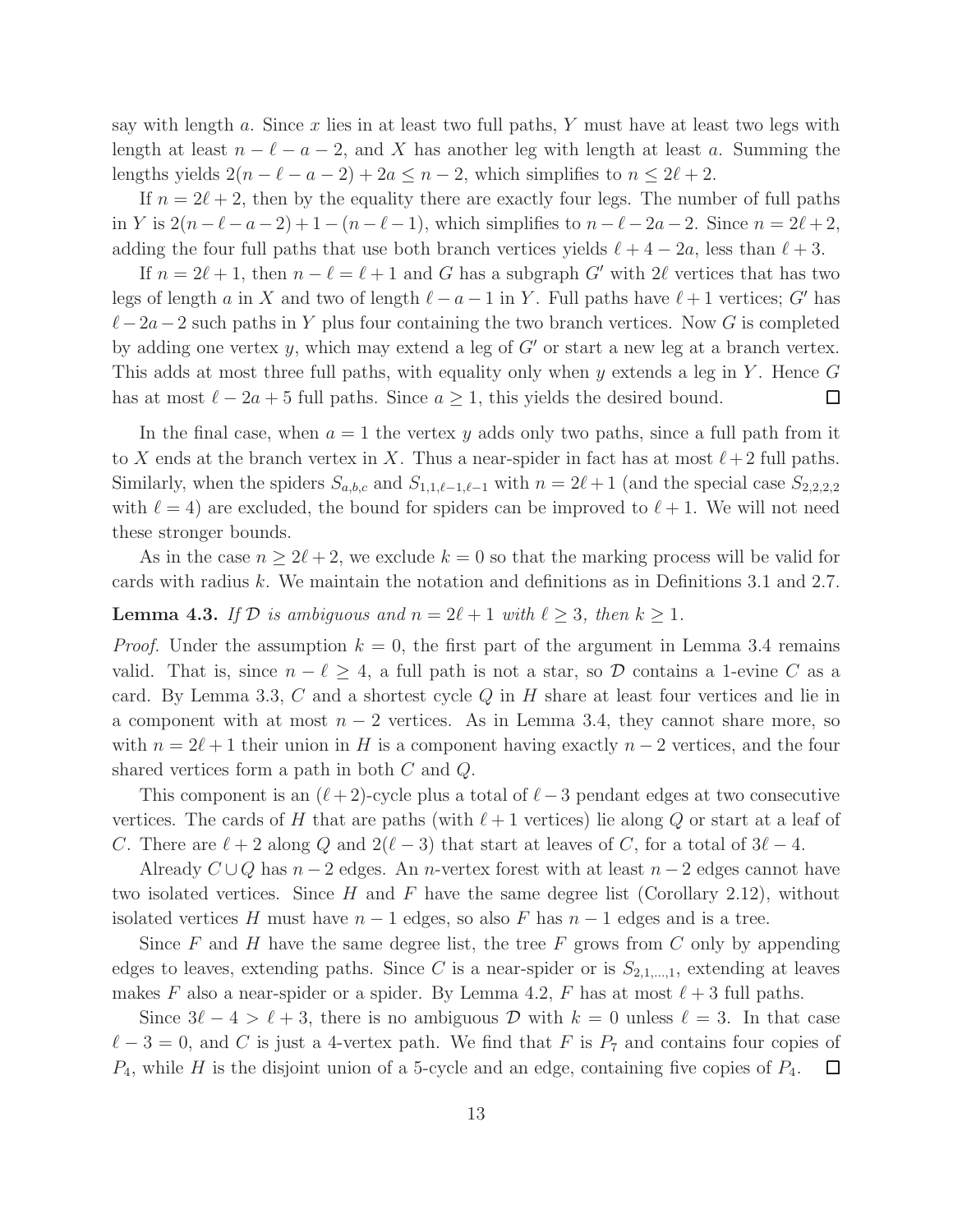In Section 3, F and H could have the same number of k-central edges or  $(k+1)$ -centers when  $n = 2\ell + 1$ . In this special case, we prohibit an ambiguous deck D by showing that F and H cannot have the same number of full paths. Again we use the marking process.

**Lemma 4.4.** Given  $n = 2\ell+1$ , let F be an n-vertex forest whose  $(n-\ell)$ -deck has a connected card C with radius  $j + 1$ , where  $j \ge 1$ . If F has  $1 + d_C + \ell$  j-centers, then F is a tree with at most  $\ell + 3$  full paths.

*Proof.* Again, full paths are those with  $n - \ell$  (that is,  $\ell + 1$ ) vertices.

Let z be a center of C (there is one choice for z when C has even diameter, two when C has odd diameter). By the marking process (Lemma 2.15), F has at most  $1 + d_C + \ell$ j-centers, and equality requires that  $F$  is a tree and that every vertex outside  $C$  is marked. This further requires that every vertex outside C has distance at least  $j + 1$  from z.

Let v and w be two vertices at distance  $j + 1$  from z, with  $v \notin V(C)$ . If the path joining v and w in F does not go through z, then the paths from v and w to z share a vertex x at distance j from both v and w. In using the marking process to count  $1 + d_C + \ell$  j-centers, we cannot count x in both  $d_C$  and  $\ell$ , so when  $w \in V(C)$  vertex x cannot mark both v and w. Similarly, when  $w \notin V(C)$  vertices v and w cannot both be marked.

We conclude that in growing C to form  $F$ , we can only extend edge-disjoint paths from z beyond distance j or  $j + 1$  from z, without introducing branch vertices. The paths that get extended in forming  $F$  form a spider with branch vertex  $z$ . Obtain  $C'$  by adding to this spider any shorter legs of C having an end at branch vertex z.

All vertices of C are within distance  $j + 1$  of z, and C has  $n - \ell$  vertices. There is no path with  $n - \ell$  vertices contained in C unless C is a path, in which case F is a path with  $2\ell+1$  vertices and contains only  $\ell+1$  full paths.

Hence we may assume that every full path starting from a leaf  $v$  of  $C$  that is not in  $C'$ ends at a vertex of  $F - V(C)$  along a leg of C'. Since the existence of v requires C to have at least three vertices not in  $C'$ , at most one leg of  $C'$  has length at least  $\ell - 1$ . Obtain  $F'$ from  $F - v$  by adding a leaf v' to extend a shortest leg of C'. Any full path starting at v in F is replaced by a new full path in F', since v' has distance at most  $\ell - 1$  from z.

Thus  $F'$  has at least as many full paths as  $F$ . Removing  $v$  may allow another leg to end at branch vertex  $v$ . Repeating the transformation as long as a vertex such as  $v$  exists eventually converts  $F$  to a spider without reducing the number of full paths. Thus  $F$  has at most  $\ell + 3$  full paths, by Lemma 4.2.  $\Box$ 

#### **Theorem 4.5.** For  $n = 2\ell + 1$ , the family of n-vertex acyclic graphs is  $\ell$ -recognizable.

*Proof.* Suppose that there is an ambiguous deck  $\mathcal D$  with reconstructions F and H as we have been discussing. By Lemma 2.13, no card has diameter less than  $2k + 2$ . By Corollary 2.11, F and H have the same number of k-centers and the same number s of k-central edges. Let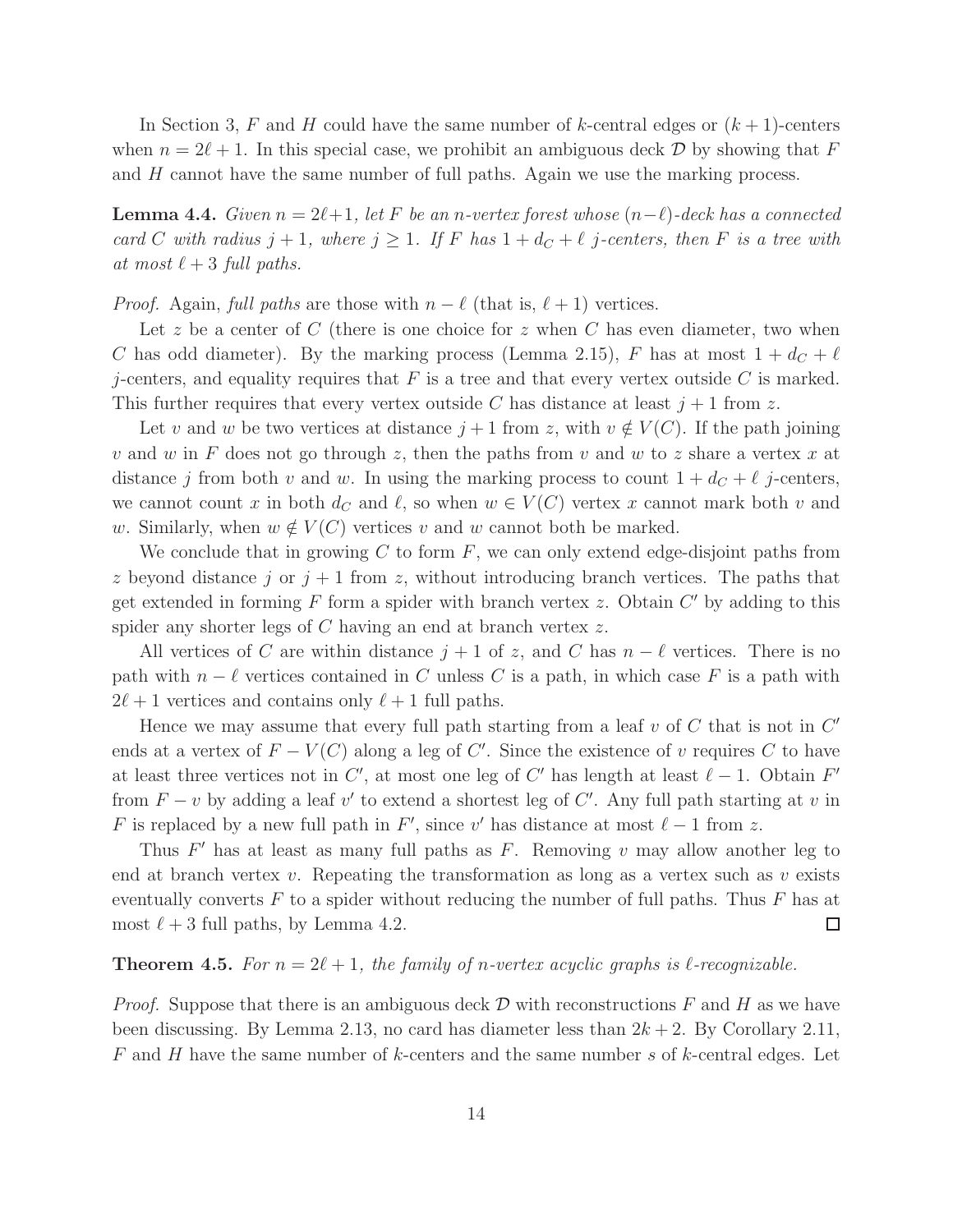C be a card of least diameter in  $\mathcal{D}$ , and let  $Q$  be a shortest cycle in H. By Lemma 3.3, C and  $Q$  lie in the same component of  $H$  and share at least four vertices.

Suppose that C has diameter  $2k+2$  and center z. As in Theorem 3.5, using the marking process, F has at most  $d_C + \ell$  k-central edges, and H has at least  $|V(Q)| + d_C - 2$  k-central edges. Recall that Q has length at least  $n - \ell + 1$ . Thus  $n - \ell + 1 + d_C - 2 \leq d_C + \ell$ . Since  $n = 2\ell + 1$ , both F and H have exactly  $d_C + \ell$  k-central edges, and Q has length exactly  $n - \ell + 1$ , which equals  $\ell + 2$ . With  $d_C + \ell$  k-central edges, F has  $1 + d_C + \ell$  k-centers, and hence by Lemma 2.15 F is a tree with  $n-1$  edges.

On the other hand, if D has no card with diameter  $2k + 2$ , then C has diameter  $2k + 3$ . Now every  $(k+1)$ -vine has fewer than  $n-\ell$  vertices. Since also H has girth at least  $2k+4$ (Lemma 2.9), F and H have the same number of  $(k + 1)$ -centers, by Lemmas 2.2 and 2.5. Since C has radius  $k + 2$  and  $d_C = 1$ , the marking process with  $j = k + 1$  implies that the number of  $(k+1)$ -centers in F is at most  $2+\ell$ . Since H has girth at least  $2k+4$ , each vertex of Q is a  $(k+1)$ -center in H, so the number of  $(k+1)$ -centers in H is at least  $\ell + 2$ . Thus the number of  $(k + 1)$ -centers in both F and H is exactly  $\ell + 2$ , and H has girth exactly  $\ell+2$ . The equality again requires that F is a tree (by the marking process).

Hence in either case F is a tree and Q has length  $\ell + 2$ . Now consider paths with  $n - \ell$ vertices in H. There are  $\ell + 2$  such paths in Q. Let  $t = |V(C) \cap V(Q)|$ . From each vertex of C outside  $V(Q)$ , one can travel to  $V(Q)$  and then complete a path with  $n - \ell$  vertices in either direction along Q. Hence H contains at least  $\ell + 2 + 2(n - \ell - t)$  full paths. If  $t < n - \ell$ , then this contradicts the ambiguity of the deck, since by Lemma 4.4 with  $j = k$ or  $j = k + 1$  there are at most  $\ell + 3$  full paths in F.

Since Q has no chords, we can only have  $t = n - \ell$  if C is a path contained in Q. Now the argument in Lemma 4.4 implies that F is a path with  $2\ell+1$  vertices and contains only  $\ell+1$  paths with  $\ell+1$  vertices, again yielding a contradiction.  $\Box$ 

#### Acknowledgment

We thank the referees for their careful reading and many helpful comments.

## References

- [1] J. A. Bondy and R. L. Hemminger, Graph reconstruction—a survey, *J. Graph Theory* 1 (1977), 227–268.
- [2] W. B. Giles, Reconstructing trees from two-point deleted subtrees, *Discrete Math.* 15 (1976), 325–332.
- [3] D. L. Greenwell and R. L. Hemminger, Reconstructing the n-connected components of a graph. *Aequationes Math.* 9 (1973), 19–22.